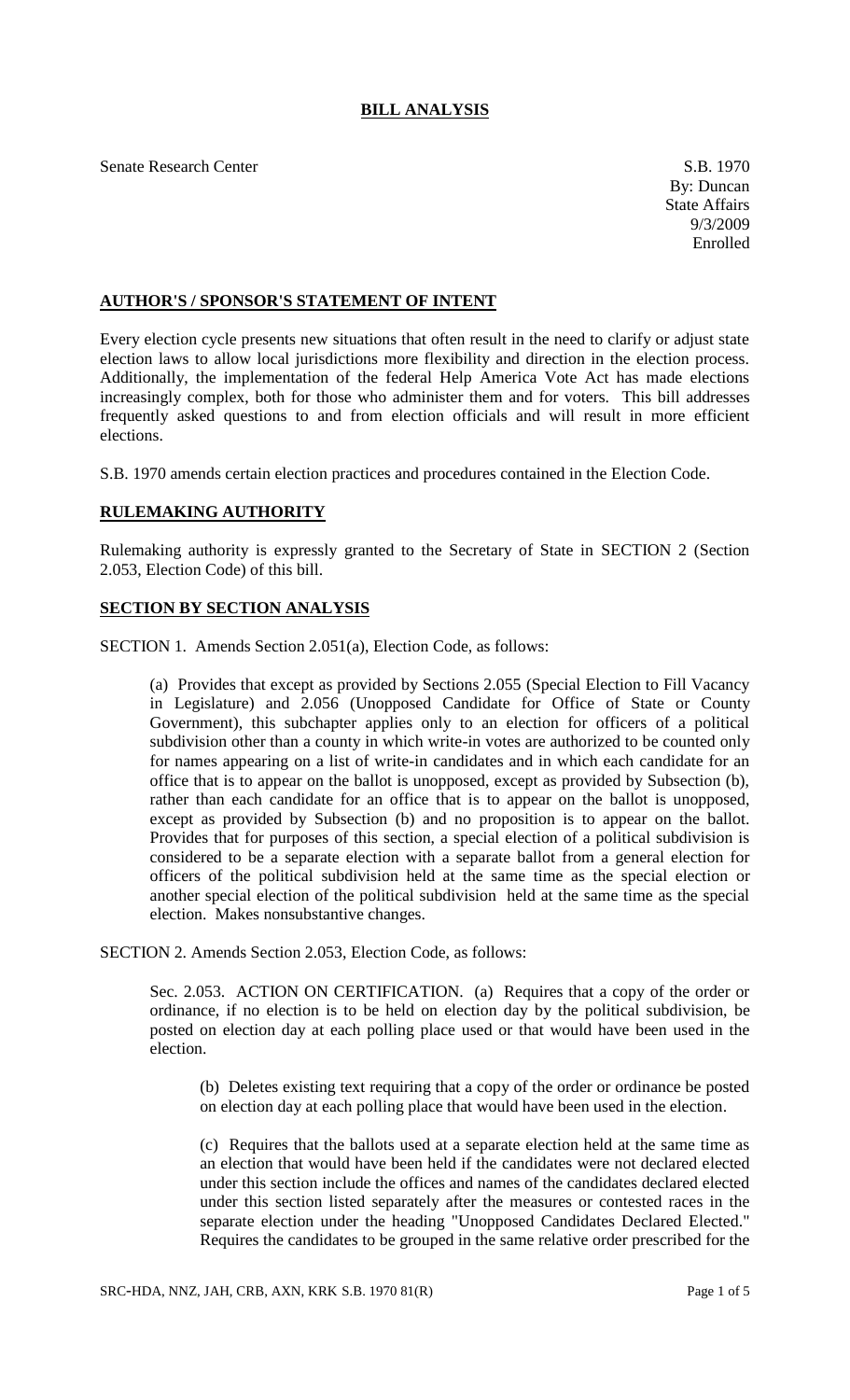ballot generally. Provides that no votes are cast in connection with the candidates.

(d) Authorizes the secretary of state (SOS) by rule to prescribe any additional procedures necessary to accommodate a particular voting system or ballot style and to facilitate the efficient and cost-effective implementation of this section.

(e) Creates this subsection from existing text.

SECTION 3. Amends Section 2.054(a), Election Code, as follows:

(a) Provides that a person commits an offense, in an election that is authorized to be subject to this subchapter, if by intimidation or by means of coercion the person influences or attempts to influence a person to withdraw as a candidate. Makes conforming and nonsubstantive changes.

SECTION 4. Amends Chapter 2, Election Code, by adding Subchapter D, as follows:

## SUBCHAPTER D. CANCELLATION OF ELECTIONS

Sec. 2.081. CANCELLATION OF MOOT MEASURE. (a) Authorizes an authority, if the authority that orders an election on a measure determines that the action to be authorized by the voters may not be taken, regardless of the outcome of the election, to declare the measure moot and remove the measure from the ballot.

(b) Requires the authority holding the election, if a measure is declared moot under this section and is removed from the ballot, to post notice of the declaration during early voting by personal appearance and on election day, at each polling place that would have been used for the election on the measure.

Sec. 2.082. SPECIFIC AUTHORITY FOR CANCELLATION REQUIRED. Authorizes an authority that orders an election to cancel the election only if the power to cancel the election is specifically provided by statute.

SECTION 5. Amends Section 4.004(a), Election Code, to require that the notice of a general or special election state certain information, including, except as provided by Subsection (c) (relating to notice of election given by posting notice in various election precincts), the location of each polling place, including each early voting polling place.

SECTION 6. Amends Section 16.031(a), Election Code, as follows:

(a) Requires the registrar to cancel a voter's registration immediately on receipt of notice from the early voting clerk under Section 101.0041 that a federal postcard application submitted by an applicant states a voting residence address located outside the registrar's county. Makes nonsubstantive changes.

SECTION 7. Amends Section 67.010, Election Code, by adding Subsection (d), to authorize the presiding officer to make a clerical correction to the officially canvassed returns based on any authorized amended county canvass filed with the presiding officer.

SECTION 8. Amends Section 85.001(e), Election Code, to provide that an election held on the uniform election date in May and any resulting runoff election, the period for early voting by personal appearance begins on the 12th day before election day and continues through the fourth day before election day.

SECTION 9. Amends Section 85.004, Election Code, as follows:

Sec. 85.004. New heading: PUBLIC NOTICE OF POLLING PLACE LOCATION. Requires that the election order and the election notice state the location of each, rather than the main, early voting polling place.

SRC-HDA, NNZ, JAH, CRB, AXN, KRK S.B. 1970 81(R) Page 2 of 5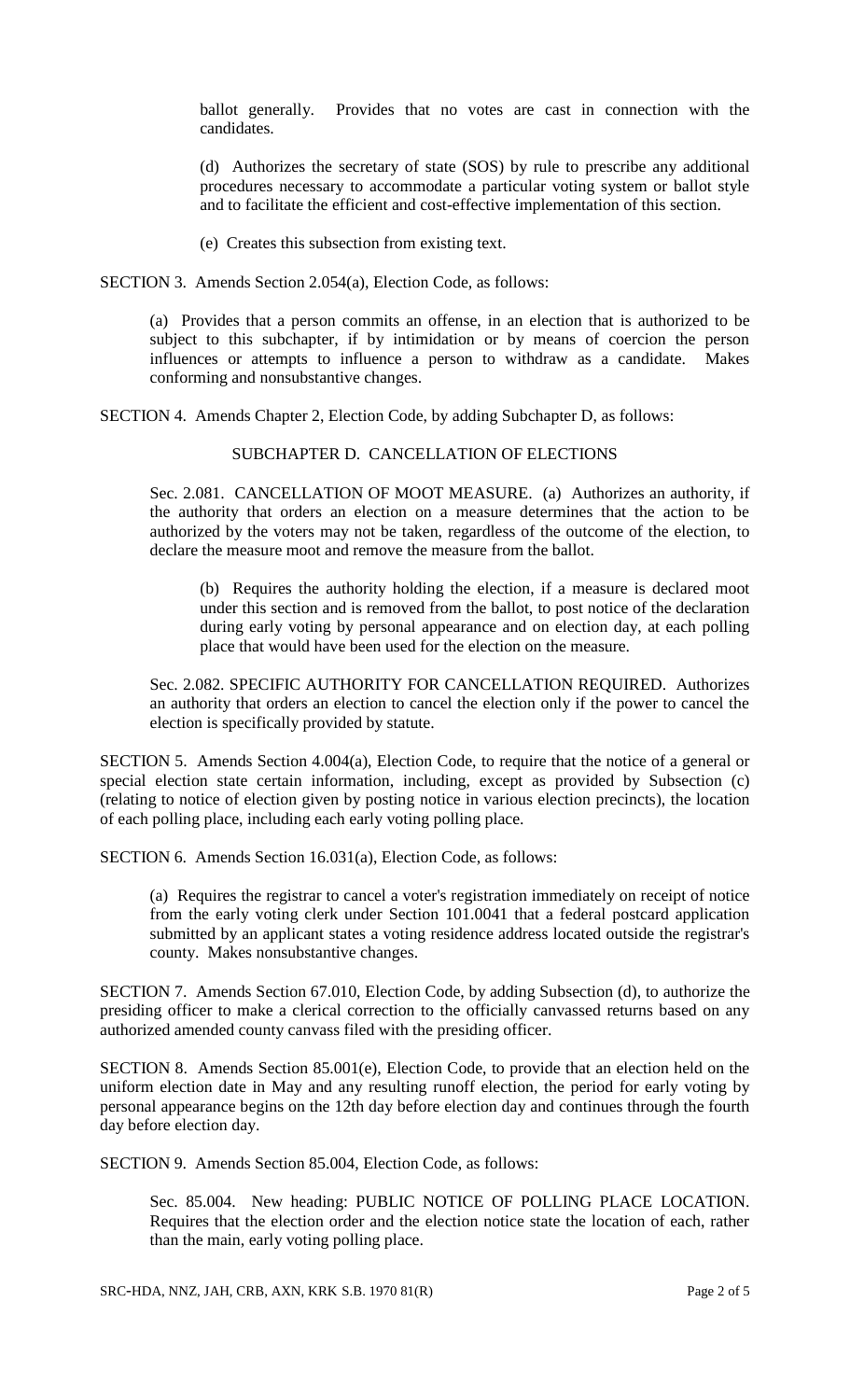SECTION 10. Amends Chapter 101, Election Code, by adding Section 101.0041, as follows:

Sec. 101.0041. ACTION BY EARLY VOTING CLERK ON CERTAIN APPLICATIONS. Requires the early voting clerk to notify the voter registrar of a federal postcard application submitted by an applicant that states a voting residence address located outside the registrar's county.

SECTION 11. Amends Section 112.002(a), Election Code, to provide that after changing residence to another county, a person is eligible to vote a limited ballot by personal appearance during the early voting period or by mail if the person is, rather than was, registered to vote in the county of former residence at the time the person offers to vote in the county of new residence, rather than when the voter changed residence.

SECTION 12. Amends Subchapter A, Chapter 125, Election Code, by adding Section 125.010, as follows:

Sec. 125.010. PRESENCE OF VOTING SYSTEM TECHNICIAN AUTHORIZED. (a) Defines "voting system technician."

(b) Authorizes a voting system technician, on the request of the authority holding the election, to be present at a polling place, a meeting of the early voting ballot board, or a central counting station for the purpose of repairing, assembling, maintaining, or operating voting system equipment.

SECTION 13. Amends Subchapter B, Chapter 141, Election Code, by adding Section 141.040, as follows:

Sec. 141.040. NOTICE OF DEADLINES. Requires the authority with whom the application is required to be filed, not later than the 30th day before the first day on which a candidate is authorized to file an application for a place on the ballot under this subchapter, to post notice of the dates of the filing period in a public place in a building in which the authority has an office.

SECTION 14. Reenacts Section 146.0301(a), Election Code, as amended by Chapters 1107 (H.B. 2309) and 1109 (H.B. 2339), Acts of the 79th Legislature, Regular Session, 2005, to prohibit a write-in candidate from withdrawing from the election after the 67th day before election day.

SECTION 15. Amends Section 172.116(b), Election Code, to require the committee to convene to conduct the local canvass at the county seat on the second Thursday, rather than not earlier than 6 p.m. on the second Thursday or later than 1 p.m. on the second Friday, after the election day at the hour specified by the county chair,

SECTION 16. Amends Section 172.120, Election Code, by amending Subsection (b) and adding Subsection (b-1), as follows:

(b) Requires the state executive committee (committee) to convene to conduct the state canvass for the general primary election not later than the second Sunday, rather than on the second Wednesday, after general primary election day, for an election in which three or more candidates are seeking election to the same office or the 22nd day after the general primary election day, for an election not described by Subdivision (1) (relating to the second Sunday after general primary election day, for an election in which three or more candidates are seeking election to the same office).

(b-1) Creates this subsection from existing text. Requires the committee, not later than the third, rather than second, Saturday after runoff primary election day, to convene at the call of the state chair to conduct the state canvass of the runoff primary election.

SECTION 17. Amends Section 192.031, Election Code, as follows:

SRC-HDA, NNZ, JAH, CRB, AXN, KRK S.B. 1970 81(R) Page 3 of 5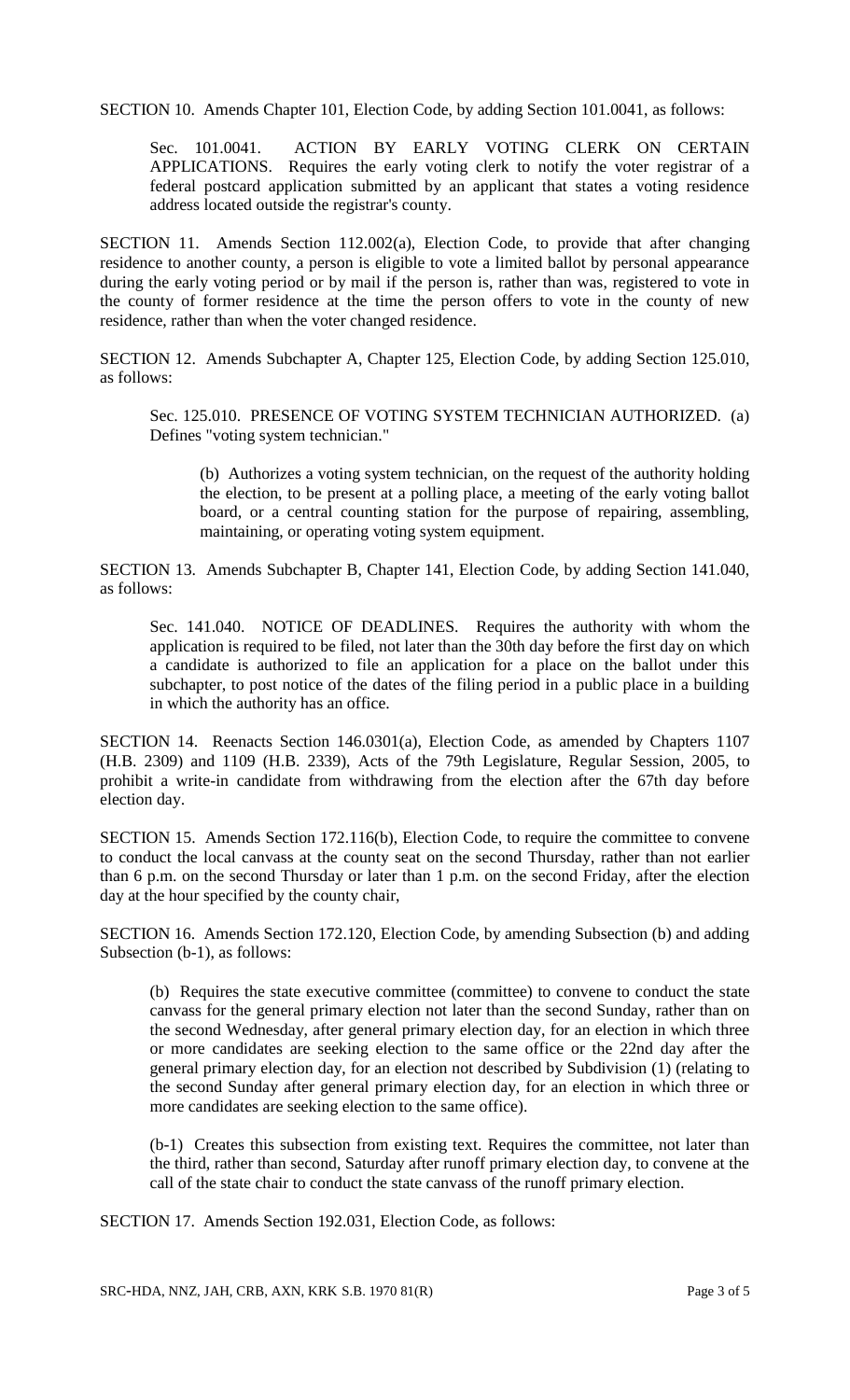Sec. 192.031. PARTY CANDIDATE'S ENTITLEMENT TO PLACE ON BALLOT. (a) Creates this subsection from existing text. Entitles a political party to have the names of its nominees for president and vice-president of the United States placed on the ballot in a presidential general election if the party's state chair delivers a certain written certification to SOS before the later of 5 p.m. of the 70th day before presidential election day, or 5 p.m. of the first business day after the date of final adjournment of the party's national presidential nominating convention. Deletes existing text entitling a political party to have the names of its nominees for president and vice-president of the United States placed on the ballot in a presidential general election if before 5 p.m. of the 70th day before presidential election day, the party's chair signs and delivers to SOS a certain written certification. Makes nonsubstantive changes

(b) Provides that if the state chair's certification of the party's nominees is delivered by mail, it is considered to be delivered at the time of its receipt by SOS.

SECTION 18. Amends Section 192.033(b), Election Code, to require SOS to deliver the certification to the authority responsible for having the official ballot prepared in each county before the later of the 62nd day before presidential election day or the second business day after the date of final adjournment of the party's national presidential nominating convention. Deletes existing text requiring SOS to deliver the certification to the authority responsible for having the official ballot prepared in each county, not later than the 62nd day before presidential election day.

SECTION 19. Amends Section 201.054(a), Election Code, to require that a candidate's application for a place on a special election ballot, except as provided by Subsection (f), be filed not later than 5 p.m. of the 62nd, rather than 67th, day before election day, if election day is on or after the 70th day after the date the election is ordered.

SECTION 20. Amends Section 212.112, Election Code, as follows:

Sec. 212.112. AMOUNT OF DEPOSIT. Provides that the amount of the recount deposit is \$60 for each precinct in which regular paper ballots were used, and \$100 for each precinct in which an electronic voting system was used. Deletes existing text providing that the amount of the recount deposit, subject to Subsection (d), is determined by the number of precincts for which a recount is requested in the document that the deposit accompanies, in accordance with a certain schedule. Deletes existing text of Subsections (b), (c), and (d).

SECTION 21. Amends Sections 213.013(b)-(i), Election Code, as follows:

(b) Entitles each candidate for the office, in a recount of an election on an office, to be present at the recount and have watchers, rather than representatives, present in the number corresponding to the number of counting teams designated for the recount. Makes a conforming change.

(c)-(i) Makes conforming changes.

SECTION 22. Amends Section 213.016, Election Code, to entitle each candidate to be present and to have representatives present during the printing of the images in the same number as Section 213.013(b) prescribes for watchers for a recount, rather than in the same number as prescribed by Section 213.013(b) for a recount during the printing of the images.

SECTION 23. Amends Section 221.014(b), Election Code, to require the county to pay the expenses of a new election ordered in the contest of a local option election, rather than a local option election held under the Alcoholic Beverage Code, that was financed from money deposited by the applicants for the petition requesting the election.

SECTION 24. Amends Sections 271.002(a)-(c), Election Code, as follows: